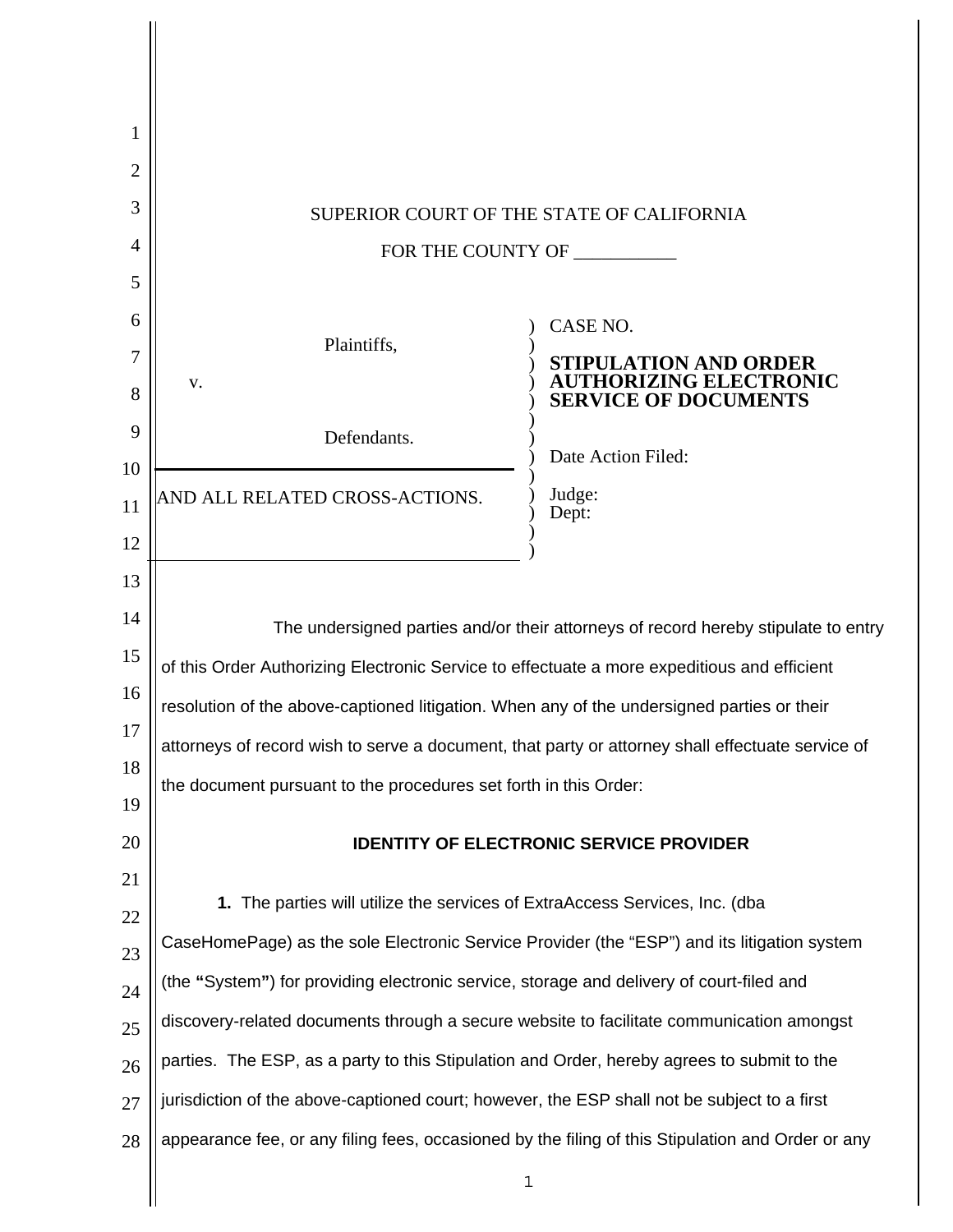2 1 2 3 4 5 6 7 8 9 10 11 12 13 14 15 16 17 18 19 20 21 22 23 24 25 26 27 28 documents filed or served pursuant thereto. The Court, at its option, may also use the ESP and the System for these purposes, at no cost to the Court. **SERVICE ONLY**  2. This Order shall apply to the service of documents between the undersigned Parties, and not to the filing of documents. Original documents must be filed according to the Code of Civil Procedure, California Rules of Court, and/or local rules. **SERVICE LIST AND SIGN-UP**  3. Promptly after this Order is filed, designated counsel shall submit to the ESP a complete and current service list of attorneys of record in this action, which shall include the names of attorney(s), together with mailing addresses, telephone and facsimile numbers, and email addresses. Any party who serves a Complaint or Cross-Complaint upon a new party after the execution of this Stipulation and Order shall serve a copy of this Stipulation and Order upon the new party. Promptly thereafter, the new party shall register for electronic service by completing the "Sign Up for Service" form located on the ESP's website. 4. A "Registered User" is defined as a law firm or pro se litigant at a single mailing address. Each Registered User is responsible for promptly notifying the ESP of any changes to its service information. The ESP shall incorporate such changes into the service list and notify all Registered User(s) of such changes. **SERVICE OF DOCUMENTS AND WEBSITE**  5. With respect to any attorney or party who is not a Registered User, service must be effectuated in accordance with the Code of Civil Procedure. All references to "document" in this Order shall be interpreted to include any exhibits or attachments to the document and shall include both pleadings and discovery-related documents. 6. The ESP shall establish and maintain an Internet website located at www.casehomepage.com (the "Website") for this litigation. The ESP shall post to the Website all documents served by any Registered User as provided in this Stipulation and Order and shall serve each document pursuant to the service list provided to the ESP in accordance with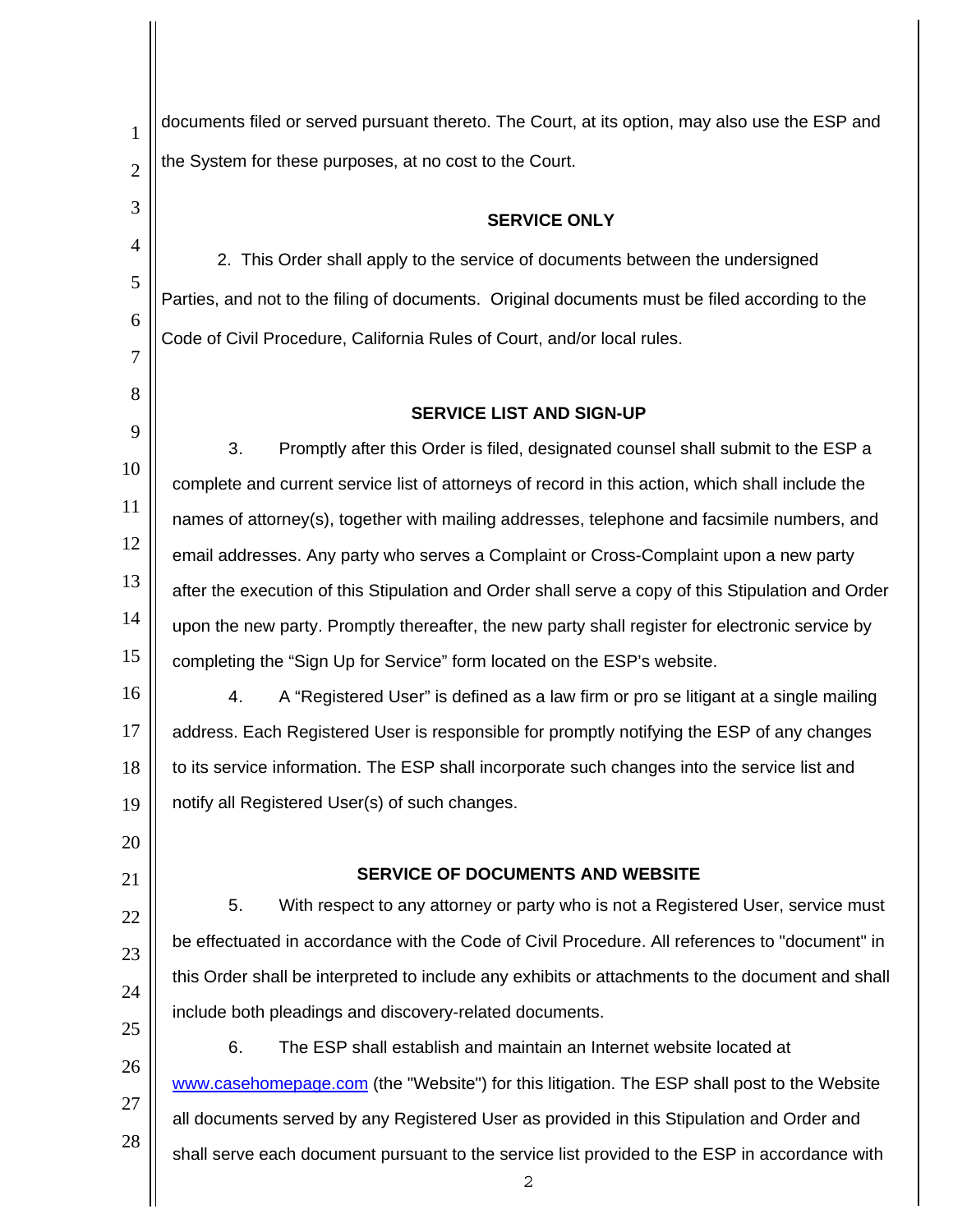the procedures herein.

1

2 3 4 5 6 7 8 7. Each attorney or party shall serve each document by electronic transfer of the document file to the ESP by File Transfer Protocol ("FTP") upload. Documents submitted in any file format other than Adobe Portable Document Format ("PDF") shall be converted to PDF prior to posting on the Website. Documents to be posted on the Website may also be faxed or delivered to the ESP, although FTP upload is the preferred method of delivery. Faxed or delivered Documents will be scanned at an additional charge and posted to the Website. Each document electronically served pursuant to this Stipulation and Order shall be deemed to have been served in compliance with the Code of Civil Procedure.

9 10 8. After the ESP receives a document, the ESP shall convert such document into PDF if necessary and post it to the Website.

11 12 13 9. Upon the posting of any document, the ESP shall send an email to all Registered User(s) notifying them that the document has been posted to the Website. The email shall contain hypertext link(s) to the document location(s) on the System.

14 15 16 17 10. All documents posted on the System shall be titled to identify: (a) the name of the serving Registered User; (b) the caption(s) of the case(s) to which the document pertains; (c) the title of the document set forth on its caption; and (d) the identity of the party on whose behalf the document is being served.

18 19 20 21 12. The System shall contain a record of all electronically served documents. The ESP shall provide each Registered User with unlimited access to the Website and all electronically served documents, until the Registered User notifies the ESP that it is no longer counsel of record or a pro se litigant.

22 23 24 25 13. Access to the System will be limited to Registered Users and authorized Court personnel. The ESP will provide each Registered User and authorized Court personnel with a username and password to access the System and the documents served in this action. The ESP personnel will perform all administrative functions for the System.

26 27 28 14. Each pleading, document and instrument served electronically shall bear a facsimile or typographical signature of at least one of the serving attorneys or pro se litigants, along with the typed name, address, telephone number and State Bar of California number, where applicable, of same. Typographical signatures shall be treated exactly as personal

3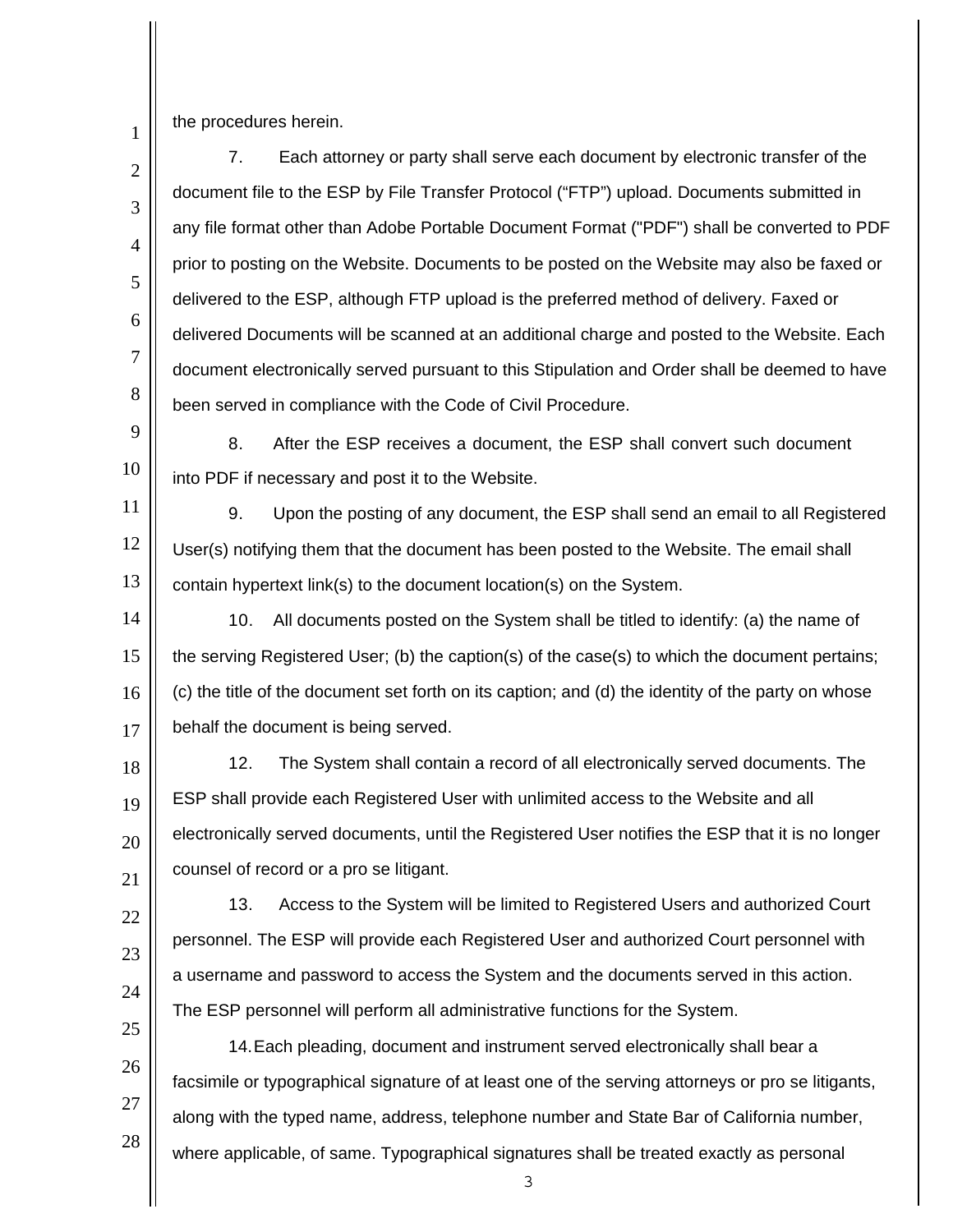signatures for purposes of electronically served documents under the Code of Civil Procedure. The Registered User serving any document requiring multiple signatures (e.g., stipulations, joint status reports, etc.) must list thereon all the names of other signatories by means of an "s/" block for each. By submitting such a document, the serving Registered User certifies that each of the other signatories has expressly agreed to the form and substance of the document and that the serving Registered User has the actual authority to submit the document electronically. The serving Registered User must maintain any records evidencing this occurrence for subsequent production to the Court if so ordered, or for inspection upon request by any party.

9 10 15. Each Registered User shall designate at least one (1) recipient to receive electronic service from the ESP. There is no additional charge for added recipients.

11 12 13 14 15 16. The serving Registered User shall upload or otherwise provide to the ESP an Electronic Proof of Service ("EPOS"), either by attaching it to the applicable document for posting on the Website or by submitting it concurrently as a separate document. Any document transmitted to the System shall certify in the EPOS that a true and correct copy was electronically served on all attorneys and parties of record by transmission to the ESP.

16 17 18 19 17. There is no charge to the Court for the procedures established by this Stipulation and Order. Each Registered User shall pay fees and other charges whether or not the Registered User uses the System. Access and use of the Website are subject to the Terms of Use posted at www.casehomepage.com.

20 21 22 23 18. Until further notice, documents filed under seal shall not be served through the System. Instead, the service of sealed documents shall be made pursuant to the applicable provisions of the Code of Civil Procedure, California Rules of Court and/or local rules.

24 25 19. The ESP shall have available to Registered User(s) and the Court a help desk hotline at 1-800-416-4135 and website at www.casehomepage.com.

26

1

2

3

4

5

6

7

8

- 27
- 28